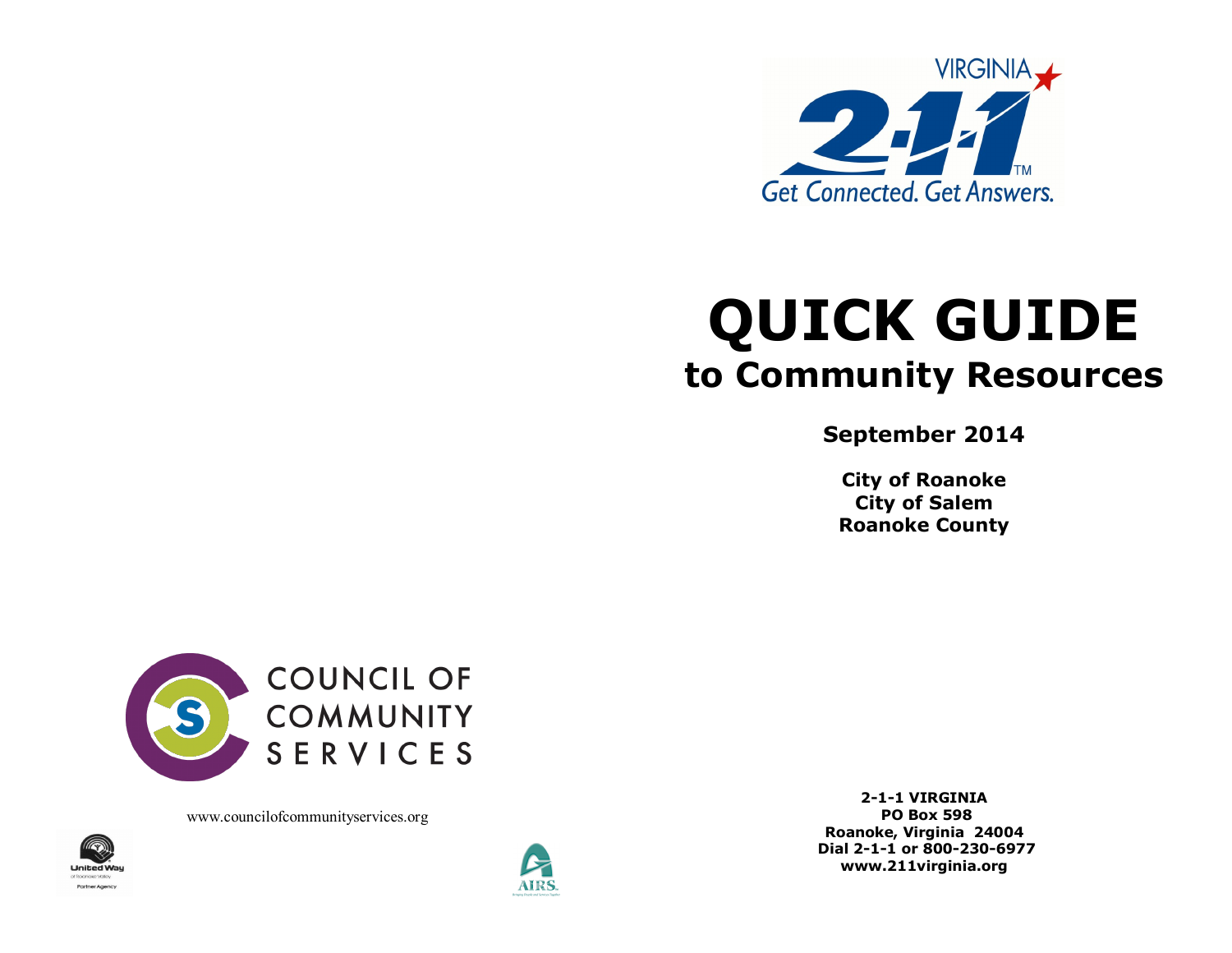# **AIDS/HIV/STD**

| Carilion Infectious Disease Care        | $(540)981 - 7715$ |
|-----------------------------------------|-------------------|
| Drop-In Center-Testing and Resources    | $(540)982 - 2437$ |
| <b>Planned Parenthood</b>               | $(540)563 - 3457$ |
| Roanoke City Health Department          | $(540)283 - 5050$ |
| Roanoke County/Salem Health Department  | $(540)387 - 5530$ |
| Roanoke County/Vinton Health Department | $(540)857 - 7800$ |

#### **AFTER SCHOOL/MENTORING**

| <b>Baptist Friendship House</b>            | $(540)343 - 5437$ |
|--------------------------------------------|-------------------|
| Big Brothers Big Sisters                   | $(540)345 - 9604$ |
| <b>Boy Scouts</b>                          | $(540)265 - 0656$ |
| Boys and Girls Club-9th Street             | $(540)985 - 8600$ |
| Boys and Girls Club-9th Street NW          | $(540)309-9067$   |
| Boys and Girls Club-James Madison Middle   | $(540)853 - 2351$ |
| Boys and Girls Club-Woodrow Wilson Middle  | $(540)853 - 2358$ |
| Boys and Girls Club-Garden City Elementary | $(540)853 - 2971$ |
| Boys and Girls Club-Bonsack Elementary     | $(540)977 - 5870$ |
| Family Service-Teen Outreach Program       | $(540)563 - 5316$ |
| <b>Girl Scouts</b>                         | $(540)777 - 5100$ |
| Goodwill-GoodGuides                        | $(540)581 - 0620$ |
| Jefferson Center                           | $(540)343 - 2624$ |
| Project Discovery                          | $(540)389-9900$   |
| <b>Straight Street</b>                     | $(540)342 - 4971$ |
| West End Center for Youth                  | $(540)342-0902$   |
| YMCA Magic Place                           | (540)342-2332     |
|                                            |                   |

#### **CHILD CARE/PRESCHOOL**

| Child Care Aware                 | $(866)$ 543-7852  |
|----------------------------------|-------------------|
| Get Well Center-Sick Child Care  | $(540)342 - 4716$ |
| Head Start                       | $(540)283 - 4865$ |
| Roanoke City Preschool Program   | $(540)853 - 2957$ |
| Roanoke County Preschool Program | $(540)562 - 3900$ |

# **TRANSPORTATION**

| $(540)345 - 0451$ |
|-------------------|
| $(866)386 - 8331$ |
| $(540)343 - 1721$ |
| $(540)982 - 6622$ |
| $(540)982 - 2222$ |
|                   |

### **UTILITY ASSISTANCE**

| Commonwealth Catholic Charities       | $(540)278-1633$   |
|---------------------------------------|-------------------|
| Helping Hands Fund                    | $(540)853 - 1163$ |
| Presbyterian Community Center-NE & SE | $(540)982 - 2911$ |
| Roanoke Area Ministries (RAM House)   |                   |
| NW & SW                               | $(540)981 - 1732$ |
| St. John's Episcopal Church           | $(540)343 - 9341$ |
| <b>Salvation Army</b>                 | $(540)343 - 5335$ |
| Roanoke City Social Services          | $(540)853 - 2591$ |
| <b>Roanoke County Social Services</b> | $(540)387 - 6087$ |
|                                       |                   |

# **VETERANS**

| $(540)597 - 1703$ |
|-------------------|
| $(540)206 - 2575$ |
| $(800)424 - 8200$ |
| $(540)342-9726$   |
| $(540)283 - 4908$ |
| $(800)827 - 1000$ |
| $(540)982 - 2463$ |
|                   |

#### **WIC** – **WOMEN, INFANTS & CHILDREN**

| Roanoke City Health Department          | $(540)283 - 5050$ |
|-----------------------------------------|-------------------|
| Roanoke County/Salem Health Department  | $(540)387 - 5530$ |
| Roanoke County/Vinton Health Department | $(540)857 - 7800$ |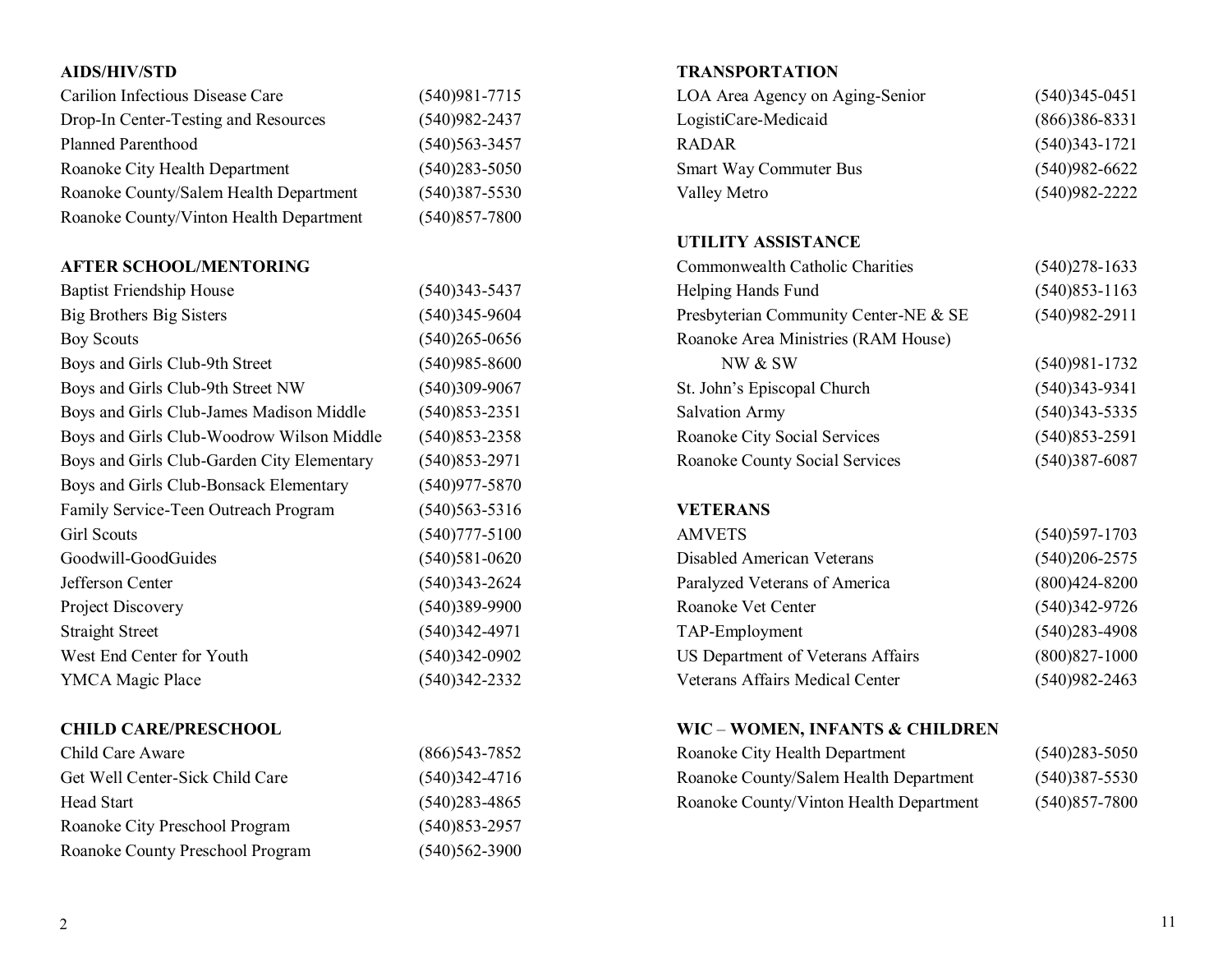| Turning Point Domestic Violence Shelter | $(540)343 - 5335$ | <b>CHILD SUPPORT</b>                                    |                   |
|-----------------------------------------|-------------------|---------------------------------------------------------|-------------------|
| After Hours                             | $(540)345 - 0400$ | Division of Child Support Enforcement                   | $(800)468 - 8894$ |
| <b>SOCIAL SECURITY</b>                  |                   | <b>COUNSELING</b>                                       |                   |
| Social Security Administration          | $(800)772 - 1213$ | Bethany Hall Recovery Home for Women                    | $(540)343 - 4261$ |
|                                         |                   | Blue Ridge Behavioral Healthcare                        | $(540)343 - 3007$ |
| <b>SOCIAL SERVICES</b>                  |                   | Carilion CONNECT-24-Hour                                | $(540)981 - 8181$ |
| Roanoke City Social Services            | $(540)853 - 2591$ | Commonwealth Catholic Charities                         | $(540)278-1653$   |
| <b>Roanoke County Social Services</b>   | $(540)387 - 6087$ | Family Service of Roanoke Valley                        | $(540)563 - 5316$ |
|                                         |                   | <b>Health Matters</b>                                   | $(540)776 - 1946$ |
| <b>SUBSTANCE ABUSE</b>                  |                   | Mental Health America of Roanoke Valley                 | $(540)344-0931$   |
| Avenues to Recovery                     | $(540)344 - 3400$ | New Horizons Healthcare                                 | $(540)283 - 2556$ |
| Blue Ridge Behavioral Healthcare        | $(540)343 - 3007$ | RESPOND-Lewis-Gale Clinic-24-Hour                       | $(540)776 - 1100$ |
| Carilion CONNECT                        | $(540)981 - 8181$ |                                                         |                   |
| 24-Hour                                 | $(800)284 - 8898$ | <b>CREDIT COUNSELING</b>                                |                   |
| <b>Health Matters</b>                   | $(540)776 - 1946$ | <b>ClearPoint Credit Counseling</b>                     | $(877)877 - 1995$ |
| Methadone Clinic                        | $(540)366 - 5248$ | Money Management International                          | $(866)490-9439$   |
| Mount Regis Center                      | $(540)389-4761$   |                                                         |                   |
| 24-Hour                                 | $(877)217 - 3447$ | <b>CRISIS/HOTLINES</b>                                  |                   |
| RESPOND-Lewis-Gale-24-Hour              | $(540)776 - 1100$ | <b>Adult Protective Services-24-Hour</b>                | (888) 832-3858    |
| <b>THRIFT SHOPS</b>                     |                   | Blue Ridge Behavioral Healthcare<br>Crisis Intervention | $(540)343 - 3007$ |
| Goodwill-Cave Spring                    | $(540)774 - 1000$ | Emergency                                               | $(540)981-9351$   |
| Goodwill-Hollins                        | $(540)366 - 4765$ | Child Protective Services-24-Hour                       | $(800)$ 552-7096  |
| Goodwill-Melrose                        | $(540)342 - 1003$ | Domestic Violence Hotline-24-Hour                       | $(800)799 - 7233$ |
| Goodwill-Orange                         | $(540)342 - 7950$ | Domestic Violence Services-TAP                          | $(540)283 - 4813$ |
| Goodwill-Salem, East Main St.           | $(540)986 - 1319$ | After Hours Emergencies                                 | $(540)580-0775$   |
| Goodwill-Salem, West Main St.           | $(540)375 - 4890$ | Poison Control-24-Hour                                  | $(800)222 - 1222$ |
| Goodwill-Vinton                         | $(540)857 - 0280$ | Sexual Assault Response & Awareness-SARA                | $(540)345 - 7273$ |
| <b>Rescue Mission of Roanoke</b>        | $(540)343 - 7227$ | 24-Hour                                                 | $(540)981-9352$   |
| Samaritan Inn                           | $(540)343 - 1447$ | Suicide Hotline-24-Hour (English)                       | $(800)273 - 8255$ |
| <b>Salvation Army</b>                   | $(540)563 - 5585$ | 24-Hour (Spanish)                                       | $(800)784 - 2432$ |
|                                         |                   | <b>DENTAL</b>                                           |                   |
|                                         |                   | <b>Bradley Free Clinic</b>                              | $(540)344 - 5156$ |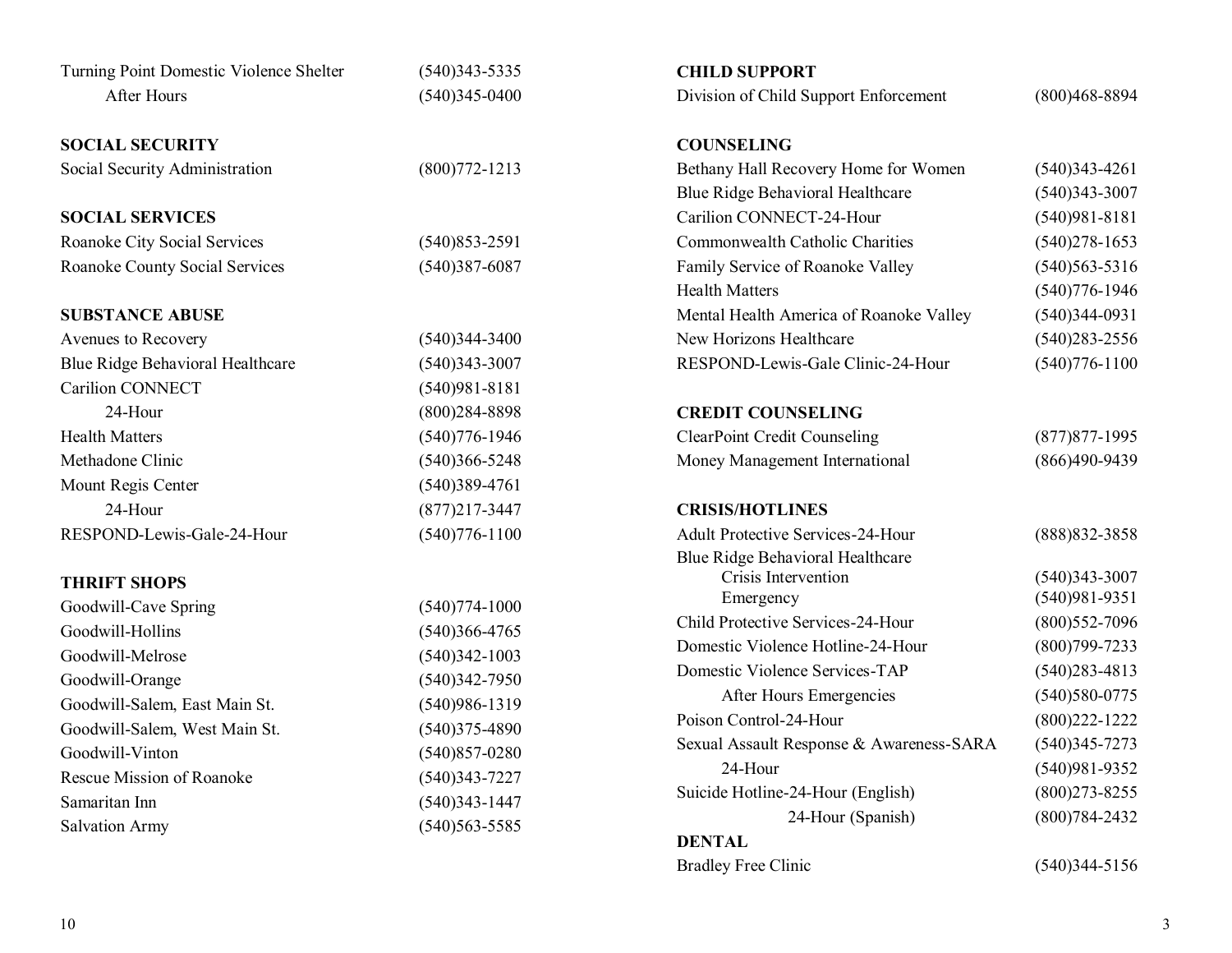| Carilion Clinic-Children       | $(540)985 - 8000$ |
|--------------------------------|-------------------|
| CHIP-Children                  | $(540)857-6993$   |
| Dental Hygiene Clinic-VWCC     | $(540)857 - 7221$ |
| Project Access-Acute Pain Only | $(540)344 - 0086$ |
| Rescue Mission-Homeless        | $(540)343 - 7227$ |

#### **DISABILITIES**

| <b>American Cancer Society</b>           | $(800)227 - 2345$ |
|------------------------------------------|-------------------|
| <b>Blue Ridge Autism Center</b>          | $(540)366 - 7399$ |
| Blue Ridge Independent Living Center     | $(540)342 - 1231$ |
| Brain Injury Services of SW VA           | $(540)344 - 1200$ |
| Deaf & Hard of Hearing Services          | $(540)920 - 0031$ |
| <b>TTY</b>                               | $(540)342 - 0031$ |
| Foundation for Rehab Equipment           | $(540)777 - 4929$ |
| VA Dept. for the Blind & Vision Impaired | $(540)561 - 7475$ |
| VA Dept. for Aging & Rehab Services      | $(804)662 - 7010$ |
|                                          |                   |

# **EMPLOYMENT/CAREER SERVICES**

| Center for Employment Training-TAP          | $(540)767 - 6220$ |
|---------------------------------------------|-------------------|
| Goodwill Industries                         | $(540)581 - 0620$ |
| Roanoke Workforce Center                    | $(540)204 - 9660$ |
| Virginia Cares-Ex-Offender                  | $(540)342 - 9344$ |
| VA Dept for Aging & Rehab-Disabled, Elderly | $(540)204 - 9725$ |

### **FAMILY PLANNING/PREGNANCY SERVICES**

| Carilion Adolescent and Student Health        | $(540)985 - 9075$ |
|-----------------------------------------------|-------------------|
| Commonwealth Catholic Charities               | $(540)342 - 0411$ |
| 24-Hour                                       | $(800)296 - 2367$ |
| Crisis Intervention-Blue Ridge Women's Center | $(540)362 - 4357$ |
| 24-Hour                                       | $(800)712 - 4357$ |
| <b>Planned Parenthood</b>                     | $(540)563 - 3457$ |
| Roanoke City Health Department                | $(540)283 - 5050$ |
| Roanoke County/Salem Health Department        | $(540)387 - 5530$ |
| Roanoke County/Vinton Health Department       | $(540)857 - 7800$ |

#### **PARENTING**

| Children's Trust                         | $(540)344 - 3579$ |
|------------------------------------------|-------------------|
| <b>CHIP</b>                              | $(540)857 - 6993$ |
| Family Service of Roanoke Valley         | $(540)563 - 5316$ |
| For Kids Sake-Conflict Resolution Center | $(540)342 - 2063$ |
| <b>Prevention Council</b>                | $(540)772 - 4341$ |
| <b>Straight Street-Teen Parenting</b>    | $(540)206 - 4030$ |

# **POLICE ( NON-EMERGENCY)**

| Roanoke City Police Department   | $(540)853 - 2211$ |
|----------------------------------|-------------------|
| Roanoke City Sheriffs Office     | $(540)853 - 2941$ |
| Roanoke County Police Department | $(540)562 - 3265$ |
| Roanoke Valley Crime Line        | $(540)344 - 8500$ |
| Salem Police Department          | $(540)375 - 3078$ |
| Virginia State Police            | $(540)375 - 9500$ |

#### **RECREATION**

| Roanoke City Parks & Recreation            | $(540)853 - 2236$ |
|--------------------------------------------|-------------------|
| Roanoke County Parks, Recreation & Tourism | $(540)387 - 6078$ |
| Salem City Parks & Recreation              | $(540)375 - 3057$ |

#### **SENIOR CITIZENS**

| AARP                     | (888) 687 - 2277  |
|--------------------------|-------------------|
| LOA Area Agency on Aging | $(540)345 - 0451$ |

# **SHELTER**

| <b>Family Promise</b>               | $(540)444 - 7374$ |
|-------------------------------------|-------------------|
| Red Shield Lodge-Men                | $(540)853 - 1163$ |
| <b>Rescue Mission of Roanoke</b>    | $(540)343 - 7227$ |
| Roanoke Area Ministries (RAM House) |                   |
| Day Shelter                         | $(540)343 - 3753$ |
| Samaritan Inn-Men                   | $(540)343 - 1447$ |
| Still Standing-Women's Day Shelter  | $(540)339-9574$   |
| <b>TRUST House</b>                  | $(540)344 - 8060$ |
|                                     |                   |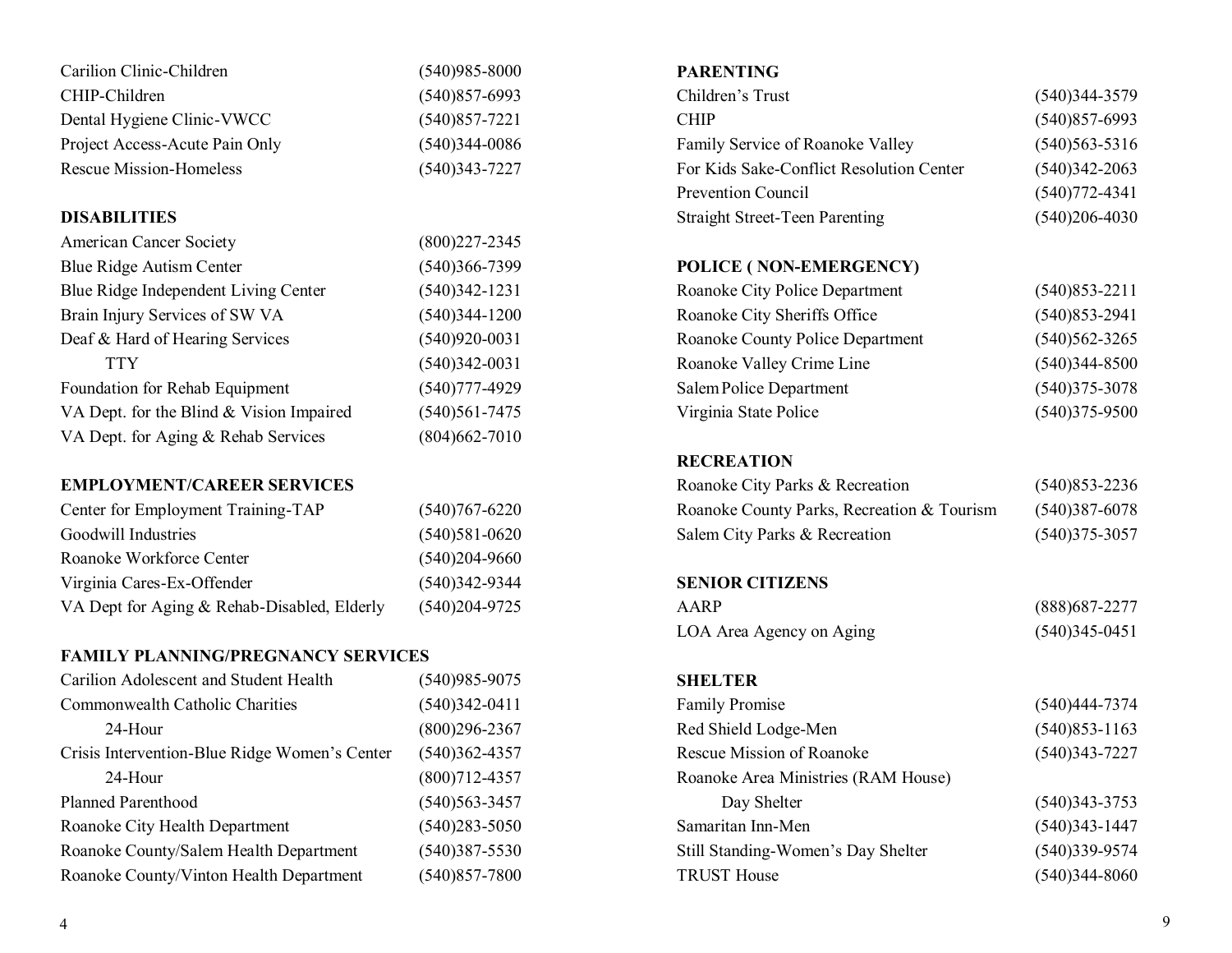| Family Service of Roanoke Valley-Guardianship | $(540)563 - 5316$ | Roanoke Medical Center for Women             | $(540)981 - 1246$ |
|-----------------------------------------------|-------------------|----------------------------------------------|-------------------|
| Legal Aid                                     | $(540)344 - 2080$ |                                              |                   |
| LOA Area Agency on Aging-Seniors              | $(540)345 - 0451$ | FOOD PANTRY/CLOTHING CLOSET/BABY ITEMS       |                   |
| Virginia Lawyer Referral Service              | $(800)$ 552-7977  | <b>Baptist Community Center-SE-Food</b>      | $(540)342 - 8452$ |
|                                               |                   | Baptist Friendship House-SW-                 |                   |
| <b>MEDICAID/MEDICARE/FAMIS</b>                |                   | Food, Clothing, Baby                         | $(540)343 - 5437$ |
| Blue Ridge Independent Living-Disabled        | $(540)342 - 1231$ | Belmont Baptist Church-SE-Food               | $(540)343 - 5539$ |
| LOA Agency on Aging-Seniors                   | $(540)345 - 0451$ | Blue Ridge Women's Ctr-Maternity, Baby Items | $(540)362 - 4357$ |
| <b>Roanoke City Social Services</b>           | $(540)853 - 2591$ | <b>Bonsack Baptist Church-Food</b>           | $(540)977 - 5701$ |
| <b>Roanoke County Social Services</b>         | $(540)387 - 6087$ | Greene Memorial United Methodist-Baby Items  | $(540)344-6225$   |
| Social Security Administration                | $(800)772 - 1213$ | Light of Salvation-Food, Clothing, Haircuts  | $(540)793 - 9018$ |
| Virginia Premier Health Plan                  | $(540)344 - 8838$ | Manna Ministries-Vinton-Food, Clothing       | $(540)589-1375$   |
|                                               |                   | Mt. Zion AME-NW-Food                         | $(540)342 - 4954$ |
| <b>MEDICATION ASSISTANCE</b>                  |                   | Presbyterian Community Center-NE & SE-Food   | $(540)982 - 2911$ |
| <b>Bradley Free Clinic</b>                    | $(540)344 - 5156$ | <b>Rescue Mission-Clothing</b>               | $(540)343 - 7227$ |
| DownHome Pharmacy                             | $(540)966 - 4858$ | Saint Francis-RAM House-NW & SW-             |                   |
| Helping Hands Fund                            | $(540)853 - 1163$ | Food, Clothing                               | $(540)342 - 7561$ |
| New Horizons Healthcare                       | $(540)362 - 0360$ | Salem Church of God-Food                     | $(540)387 - 2068$ |
| Partnership for Prescription Assistance       | $(888)477 - 2669$ | Samaritan Inn-Men's Clothing                 | $(540)343 - 1447$ |
| Presbyterian Community Center-NE & SE         | $(540)982 - 2911$ | Rosalind Hills Baptist Church-SW-Food        | $(540)344 - 7888$ |
| Project Access                                | $(540)904 - 5644$ |                                              |                   |
| Roanoke Area Ministries (RAM House)           |                   | <b>FOOD - SOUP KITCHENS</b>                  |                   |
| NW & SW                                       | $(540)981 - 1732$ | Roanoke Area Ministries (RAM House)          | $(540)343 - 3753$ |
| MILITARY MEMBERS AND FAMILY                   |                   | <b>FREE CLINIC/HEALTH CENTER</b>             |                   |
| <b>American Red Cross</b>                     | $(540)985 - 3535$ | <b>Bradley Free Clinic</b>                   | $(540)344 - 5156$ |
| <b>After Hours</b>                            | $(877)272 - 7337$ | New Horizons                                 | $(540)362 - 0360$ |
| <b>Operation First Response</b>               | $(888)289 - 0280$ | Project Access                               | $(540)344 - 4200$ |
| Virginia Military Family Support Center       | $(540)400 - 8301$ | <b>Rescue Mission-Homeless</b>               | $(540)777 - 7671$ |
| <b>OFFENDERS/EX-OFFENDERS</b>                 |                   | <b>GED INSTRUCTION/LITERACY</b>              |                   |
| Probation & Parole District 15                | $(540)387 - 5257$ | <b>Blue Ridge Literacy</b>                   | $(540)265 - 9339$ |
| Virginia Cares                                | $(540)342-9344$   | <b>GED</b> Helpline                          | $(877)376 - 9433$ |
|                                               |                   | Literacy Volunteers of Roanoke Valley        | $(540)265 - 9339$ |